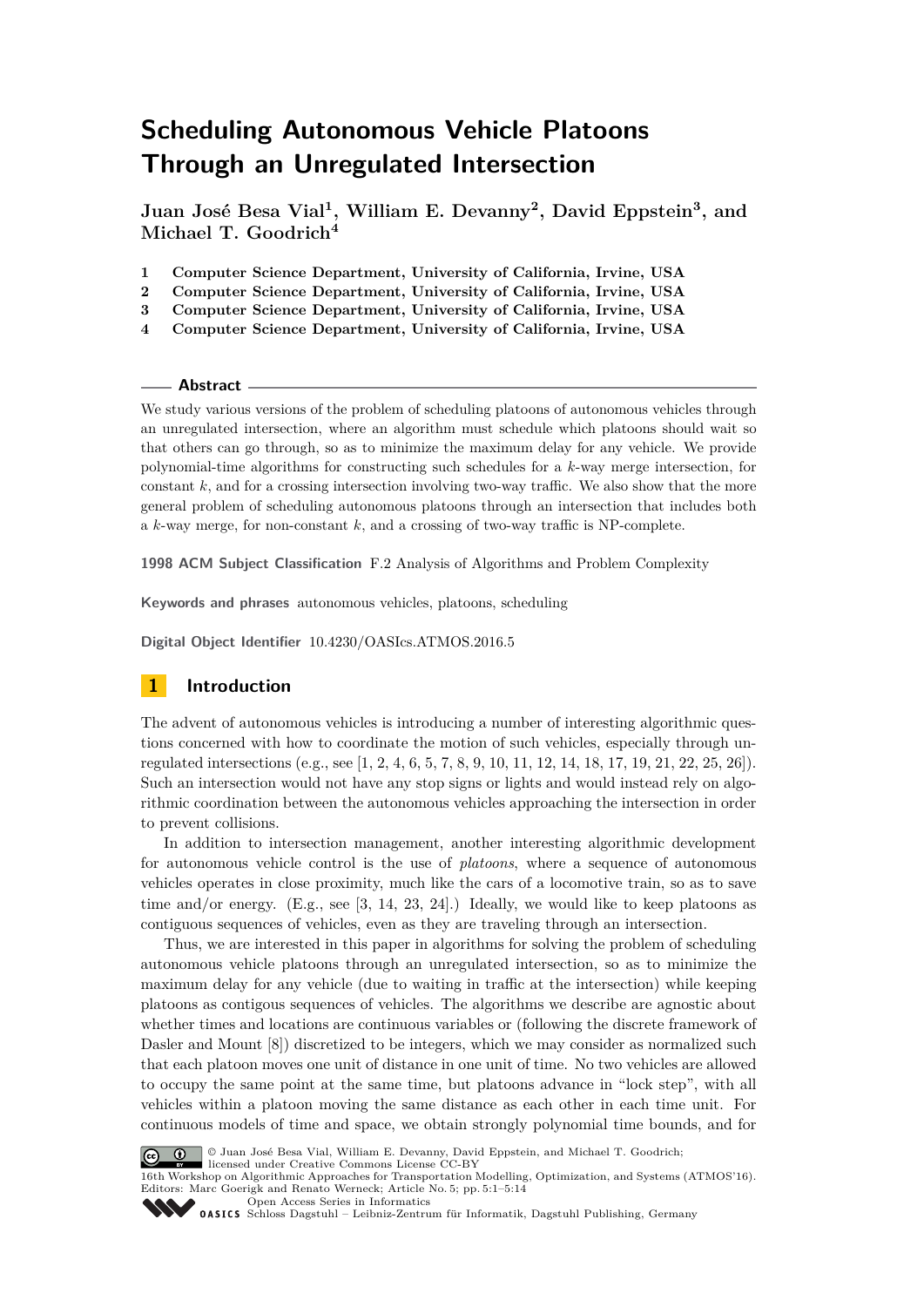### **5:2 Scheduling Autonomous Vehicle Platoons**

discrete models we obtain time bounds that are polynomial both in the number of platoons and in the logarithm of the total travel time.

Although online scheduling algorithms would also be of interest, in this paper, we focus on the offline scheduling problem, where we are given in advance the location and path for each platoon wishing to travel through a given intersection.

## **1.1 Related Work**

Prior related work on autonomous vehicle coordination through an intersection is usually referred to as *autonomous intersection management*, with most of the previous work focused on low-level sensor, multi-agent, and acceleration/braking control algorithms (e.g., see [\[9,](#page-12-5) [10,](#page-12-6) [11,](#page-12-7) [17,](#page-12-11) [19,](#page-12-12) [21,](#page-13-0) [25\]](#page-13-2)) or high-level management policies and strategies (e.g., see [\[1,](#page-11-0) [7,](#page-12-3) [22,](#page-13-1) [26\]](#page-13-3)).

Closer to the mid-level approach that we take in this paper, Guler *et al.* [\[14\]](#page-12-9) study the problem of scheduling platoons through an unregulated intersection, but they focus on the problem of minimizing the total number of stops for all vehicles or the total delay for all vehicles, e.g., in simple first-in/first-out strategies, rather than minimizing the maximum delay for any vehicle. Also in this mid-level framework, Dasler and Mount [\[8\]](#page-12-4) build on the work of Berger and Klein [\[6\]](#page-12-1) for solving a geometric version of the "Frogger" video game to study the problem of routing variable-length cars (which could also model platoons) through multiple intersections. They introduce a discrete model for autonomous vehicle scheduling, which, as we mentioned above, we use in this paper. They show that the problem of scheduling vehicles through an arbitrary grid configuration of multiple intersections to minimize the maximum delay for any vehicle is NP-complete. Such a result is also implied by the work of Hatzack and Nebel [\[15\]](#page-12-14) on modeling traffic scheduling as job-shop scheduling with blocking. These hardness results do not apply to the single intersection problem that we study in this paper, however, because their proofs require interactions between multiple intersections. Dasler and Mount [\[8\]](#page-12-4) also give several polynomial-time algorithms for special cases in which horizontally-traveling vehicles must always yield to and never block verticallytraveling vehicles, but these algorithms similarly do not apply to the problems we study in this paper, since we don't assign different priorities to different platoons.

In the problems that we study in this paper, platoons must always move monotonically, that is, they may move forward or stop, but they may not back up. If platoons are allowed both forward and backward movements, then path planning becomes much harder. See, e,g., the PSPACE-completeness proofs of Hearn and Demaine for various traffic-clearing problems [\[16\]](#page-12-15).

# **1.2 Our Contributions**

In this paper, we study various versions of the problem of scheduling platoons of autonomous vehicles through an unregulated intersection, where the set of such platoons and their paths are given in advance. The optimization goal in the problems that we study is to minimize the maximum delay for any vehicle. We provide polynomial-time algorithms for constructing such schedules for a *k*-way merge intersection, for constant *k*, and for a crossing intersection involving two-way traffic. Our solutions are based on novel uses of dynamic programming and parametric search techniques.

We also show that the more general problem of scheduling autonomous platoons through an intersection that includes both a *k*-way merge, for non-constant *k*, and a crossing of twoway traffic is NP-complete, via a reduction from the partition problem, which is known to be NP-complete (e.g., see Garey and Johnson [\[13\]](#page-12-16)).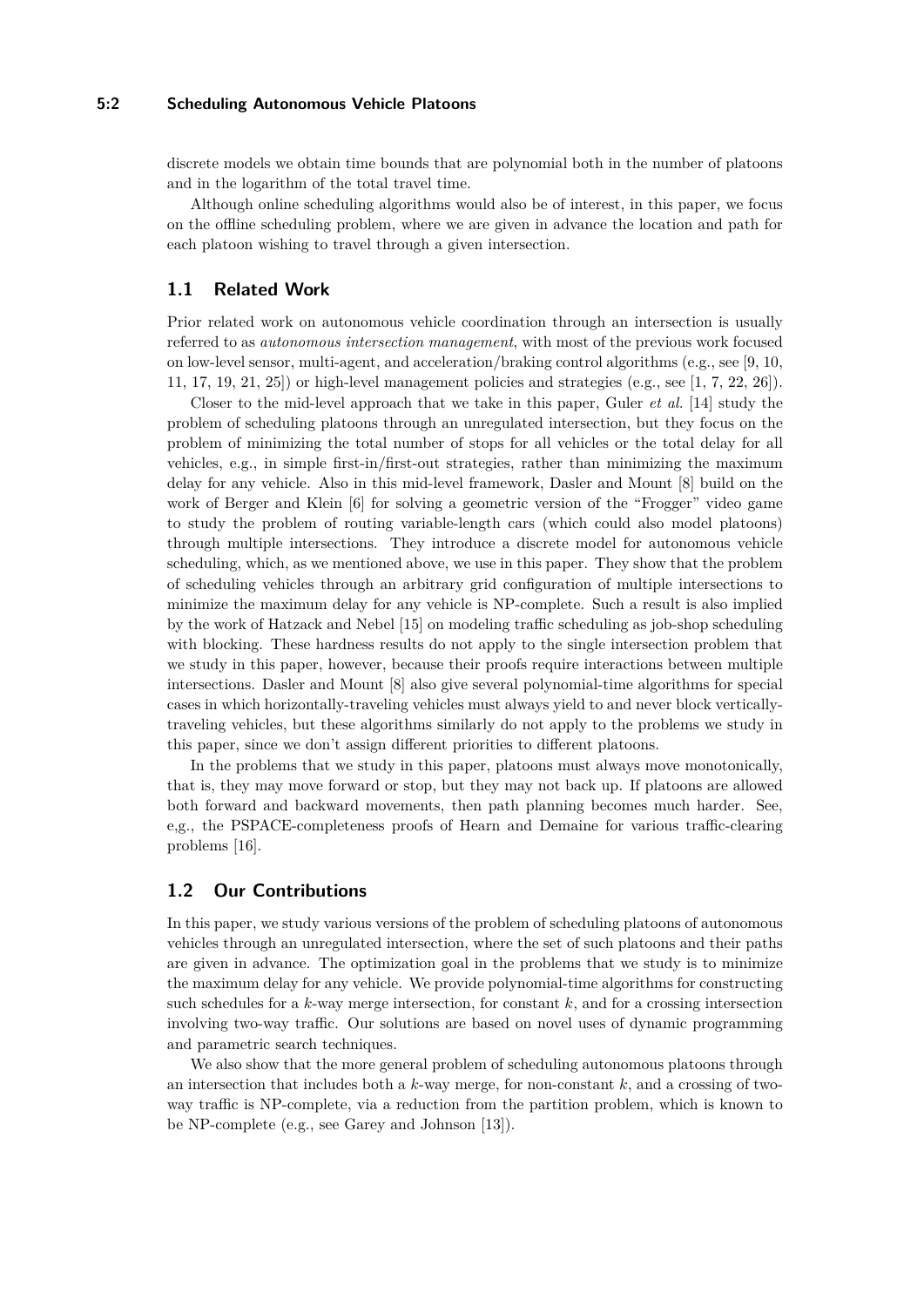# **2 Definitions**

An intersection may be modeled as a collection of incoming and outgoing traffic lanes, together with constraints on which pairs of incoming and outgoing lanes can be used for simultaneous traffic flows without interference with each other. Each platoon can be specified by the incoming and outgoing lanes it follows, together with the times that the start and end of the platoon would reach the intersection if no delays are imposed; by analogy to job shop scheduling, we call the time at which the start of the platoon would reach the intersection the *release time* of the platoon. The *length* of a platoon is the difference between its start and end times. We require that the platoons initially occupy disjoint positions on each of their incoming lanes (that is, on each lane, the start and end times of each platoon form disjoint ranges of time) and that they remain disjoint throughout any valid schedule of traffic: two platoons on the same lane cannot exchange positions. A platoon cannot be subdivided into smaller units of traffic.

A schedule for such a problem can be described by specifying the time that each platoon begins crossing the intersection, which we call the *crossing time* of the platoon. The time that it finishes crossing is the crossing time plus the length. A schedule is *valid* if it meets the following conditions:

- Every platoon's crossing time is on or after its release time. (Platoons can't break the speed limit to reach the intersection more quickly.)
- $\blacksquare$  For every two platoons on the same incoming lane, the crossing time of the second platoon is on or after the release time plus length of the first platoon. (Platoons in the same lane can't pass each other.)
- If two platoons are on incompatible pairs of incoming and outgoing lanes, the open m. intervals between their crossing times and crossing times plus lengths are disjoint. (Cross traffic should not collide.)

The *delay* of any platoon, in a valid schedule, is the difference between its crossing time and its release time (equivalently, the difference between the time that the end of the platoon finishes crossing in the schedule and the time that the end would finish crossing if there were no delays). The delay of a valid schedule is the maximum of the delays of the platoons. Our goal is to find a valid schedule with minimum delay. (See Figure [1.](#page-3-0))

The main parameter in our analysis will be the *size* of a scheduling problem, which we define to be the number of platoons and which we will usually denote by the variable *n*. In some cases the analysis of our algorithms will also depend on the numerical resolution of the input. If all release times are integers, then there necessarily exists an optimal schedule in which the crossing times are also integers. In this case we define the *length* of a schedule to be the maximum release time plus the sum of the lengths of all platoons. This number, which we denote by L, provides a naïve bound on the maximum time required by a valid schedule that does not introduce gratuitous delays.

# **3 Polynomial-time Algorithms**

In this section, we provide algorithms for platoon scheduling, whose time bounds are either *strongly polynomial* (i.e., with a runtime that depends polynomially on the number of platoons, but not at all on the timing of the platoons) or *polynomial* (depending polynomially on the number of platoons and on the number of bits of precision needed to specify their timing). In contrast, algorithms whose running time includes terms proportional to the total number of time units of the schedule are not polynomial.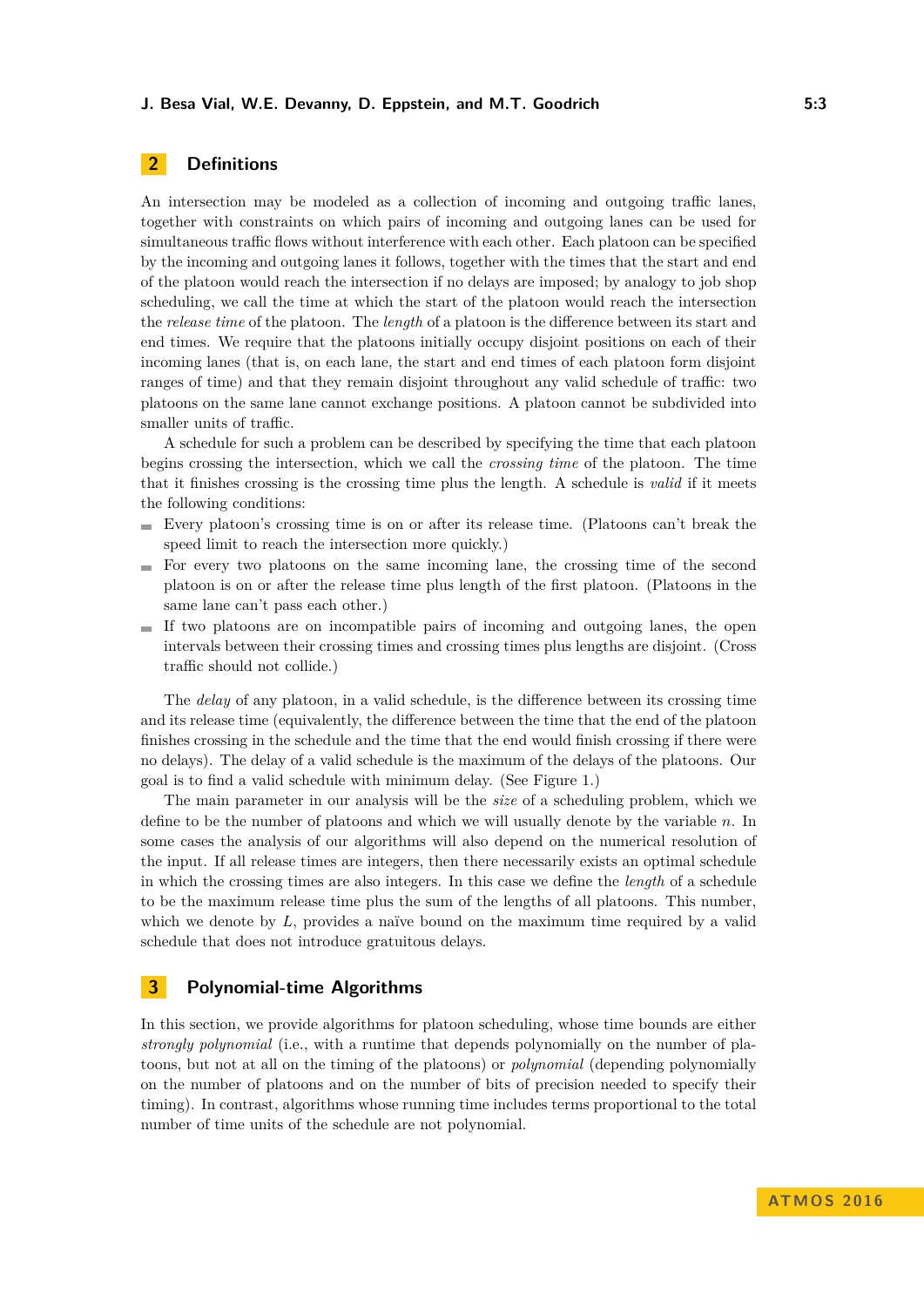<span id="page-3-0"></span>

**Figure 1** At  $t = 0$  platoon A, of length 3, reaches the intersection and begins to cross it. The release time of *A* is 0 and it's delay is also 0. Later at  $t = 1$  platoon *B* arrives at the intersection; its release time is 1 but it cannot cross immediately because *A* is in the intersection. Finally at  $t = 3 B$  begins to cross, with delay 2. The delay of the overall schedule of these platoons is the maximum of the delays of the two platoons, 2.

# **3.1 Parametric search**

We will provide different algorithms for different intersection models, but they will all be based on an algorithmic metaprinciple, the *parametric search* technique of Megiddo [\[20\]](#page-12-17), which allows us to convert decision algorithms (which answer whether or not there is a schedule with a given delay) into optimization algorithms (which find a schedule with minimum delay).

More precisely, we define a decision algorithm for a platoon scheduling problem to be an algorithm that takes as input a scheduling task and a parameter *d*, and tests whether there exists a valid schedule whose delay is at most *d*. We require that the only use the algorithm makes of its parameter *d* is to perform a comparison,  $d \geq c$ , of *d* against another number, *c*, calculated from the other input values (not including *d*). Intuitively, the decision algorithm is allowed to test questions like "if this platoon were to cross now, would it cause other platoons' delays to exceed the given delay parameter?" We will use  $D(n)$  to denote the running time for such an algorithm. However, as well as performing this algorithm directly, with a numeric parameter d, we will also simulate the algorithm on a parameter that is not given to it explicitly, by performing some alternative computation to replace the comparisons with *d*. As a simple example, we have the following simulation.

<span id="page-3-1"></span>► **Lemma 1.** *If there is a decision algorithm (as described above) that either finds a valid schedule with delay at most d or determines that no such schedule exists, in time D*(*n*)*, then there is also an algorithm that tests for a given d whether there is a valid schedule with delay strictly less than d, in time*  $O(D(n))$ *.* 

**Proof.** We simulate the decision algorithm on the parameter  $d - \epsilon$ , for an unknown number  $\epsilon > 0$  that is smaller than the difference in delays between *d* and the best valid schedule. To do so, every time the simulated algorithm needs to test whether  $d \geq c$ , for some computed number *c*, we substitute the result of the comparison  $d > c$ .

Using this method of simulation, we can transform a decision algorithm into an optimization algorithm, as follows.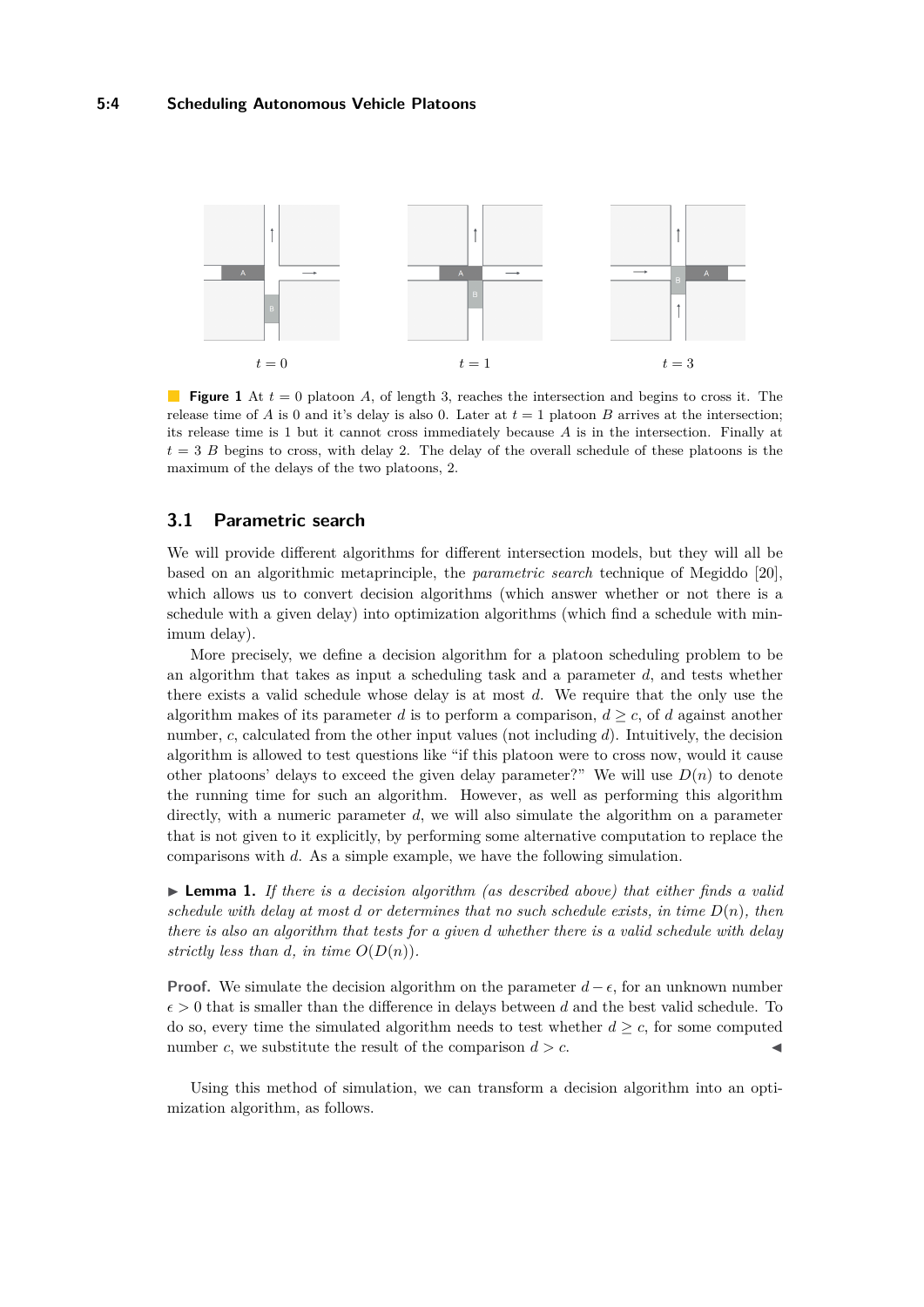<span id="page-4-0"></span> $\blacktriangleright$  **Lemma 2.** Let *n* denote the size and L denote the length of a platoon scheduling problem. *Suppose that there exists a decision algorithm (as described above) that takes time*  $D(n)$  *to test whether there is a schedule whose delay is at most a given parameter d. Then it is possible to compute a minimum-delay schedule in time*  $O(\min(D^2(n), D(n) \log L))$ .

**Proof.** We simulate the decision algorithm, as if it were given the (unknown) delay *d* <sup>∗</sup> of a minimum-delay schedule. To do so, we maintain an open interval  $(\ell, r)$  known to contain  $d^*$ ; initially  $(\ell, r) = (-\infty, \infty)$ . Whenever the simulated decision algorithm performs a comparison of  $d^*$  with some comparison value  $c$ , we simulate the comparison by checking whether *c* belongs to the interval  $(\ell, r)$ , and (if it does) refining this interval to exclude *t*. Once *c* lies outside  $(\ell, r)$ , we can determine the relative orders of  $d^*$  and *c* by comparing *c* to  $\ell$  and  $r$ .

To refine the interval  $(\ell, r)$  to exclude *t*, we choose a test value *t* within the interval, and call both the decision algorithm itself and the modified decision of Lemma [1,](#page-3-1) recursively with *t* as their parameters. If the two algorithms produce differing results, then *t* is the optimal delay, and we half the simulation and return *t*. If they determine that there is a valid schedule with delay less than  $t$ , we set  $r$  to  $t$ , and the new interval to  $(\ell, t)$ . And if they determine that there is no schedule with delay  $t$  or less, we set  $\ell$  to  $t$ , and the new interval to (*t, r*).

It remains to specify how to choose the test value *t* that we use to refine the interval. For each simulated comparison with a value *c* within the interval, we perform at most two such tests. The first one selects *t* to be the integer closest to the midpoint of the current interval  $(\ell, r)$ . If we refine the interval using that choice of *t* and determine that *c* still remains within the interval, then we perform a second refinement with  $t = c$ . The first choice of  $t$  ensures that the total number of refinement steps is  $O(\log L)$ , and the second choice of t ensures that, after these refinement steps, *c* will be outside the remaining interval  $(\ell, r)$ .

The simulated algorithm behaves discontinuously at *d* ∗ (it returns a valid schedule for larger values and a failure indication for smaller values). Because the only use it makes of its parameter is to perform comparisons, the only way it can be discontinuous at  $d^*$  is to eventually perform a comparison in which the comparison value  $c$  equals  $d^*$ . When it does so, the simulation will detect this equality and terminate the search with the optimal  $\epsilon$  delay.

# **3.2 One-way crossings or Y merges**

The simplest example of our scheduling algorithm arises for two one-way roads that cross each other, with no platoons that turn from one road to the other. Each road has one incoming and one outgoing lane of traffic, the only pairs of incoming and outgoing lanes that are allowed to be used are the ones that stay on the same road, and traffic on one road cannot cross the intersection simultaneously with traffic on the opposite road.

Although it describes a different configuration of streets, this model is mathematically equivalent to one with two incoming lanes and one outgoing lane, forming a Y where the two incoming lanes merge. The pairs of lanes that are allowed are formed by one of the two incoming lanes together with the single outgoing lane. As before, it is not allowed for platoons from both incoming lanes to cross the merge point simultaneously. Almost the same mathematical model also applies to a T-junction of a minor two-way street onto a more major boulevard, restricted so that left turns from or to the boulevard are disallowed: right-turning traffic from the boulevard to the street, and through traffic on the far side of the boulevard from the street, can both flow freely, as they cannot interfere with any other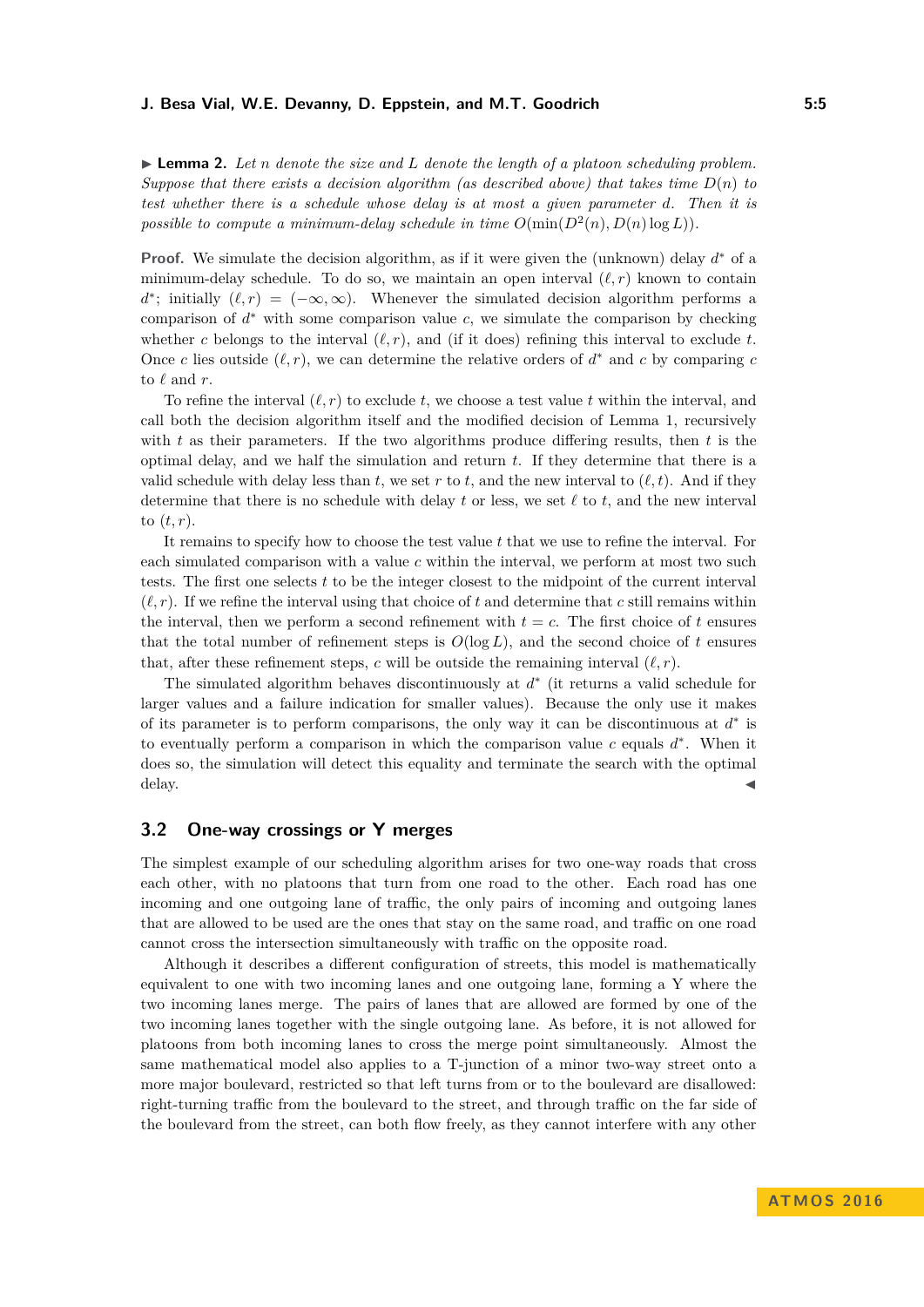<span id="page-5-0"></span>

<span id="page-5-1"></span>**Figure 2** Three intersections that are mathematically equivalent in our model: (a) a crossing, (b) a Y merge, and (c) a T-junction.



**Figure 3** An example where crossing if possible is not always the best choice. Delaying the crossing of the long platoon, until the short platoon has cleared the intersection, reduces the maximum delay of the schedule.

platoons, and the remaining traffic has the same pattern as a Y merge. (See Figure [2.](#page-5-0))

If we are trying to find a minimum-delay schedule, it is not always safe to allow a platoon to cross, even when there is no platoon on the other incoming lane that can cross at the same time. For example, consider the situation where one incoming road has a long platoon, ready to cross, while the other incoming road has a short platoon that is not yet ready but will reach the crossing soon. If we allow the long platoon to cross, the short platoon may be delayed for an excessive amount of time while waiting for the long platoon to finish crossing. On the other hand, if we delay the long platoon while we wait for the short platoon to arrive and cross, the delay for these two platoons may be better, but the time until both platoons have cleared the crossing will be longer, potentially causing greater delays for later platoons. (See Figure [3.](#page-5-1)) Nevertheless, if we know the maximum delay that we are willing to tolerate, we can apply a simple greedy algorithm that will either find a valid schedule with that delay or determine that no such schedule is possible.

<span id="page-5-2"></span>I **Lemma 3.** *Let d be a delay parameter for a platoon scheduling problem with an intersection configured as a one-way crossing or Y merge and with n platoons. Then an algorithm given*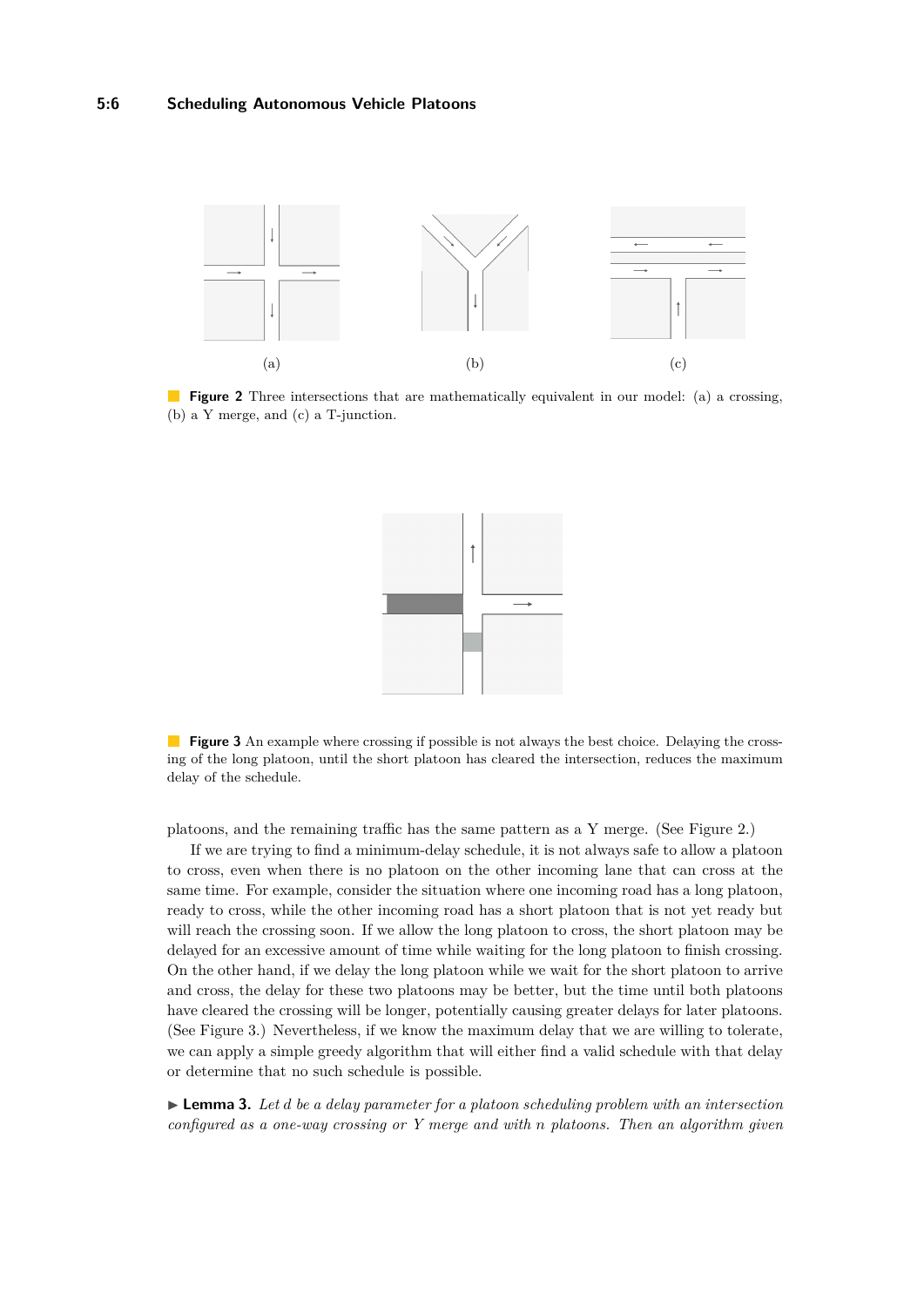*d as a parameter can either find a valid schedule with delay at most d, or determine that no* such schedule is possible, in time  $O(n)$ .

**Proof.** After each platoon finishes crossing the intersection, the algorithm selects between the next two platoons,  $p_i$  and  $p_j$ , to arrive at the intersection (one on each of the two incoming lanes), as follows. Let  $p_i$  be the first of these platoons to arrive at the intersection (choosing arbitrarily when they both arrive at the same time). If allowing  $p_i$  to cross as soon as it can would delay  $p_j$  by at most  $d$  time units, then  $p_i$  is allowed to cross next. Otherwise,  $p_j$  crosses next. If the resulting schedule has delay at most *d*, it is returned; otherwise, the algorithm reports that no such schedule is possible.

Clearly, this simple algorithm takes time  $O(n)$  and, when it returns a valid schedule, the schedule has delay at most *d*. It remains to show that, if a valid schedule *S* with delay at most *d* exists, then our algorithm will succeed in finding a schedule (possibly different from *S*) that also has delay at most *d*. We may assume without loss of generality that (like our greedy algorithm) *S* schedules each platoon as early as possible given the ordering of platoons across the crossing that it selects. We may also assume without loss of generality that the hypothetical valid schedule *S* follows the same sequence of scheduling choices as our greedy algorithm for as many steps as possible. We will prove by contradiction that, with this assumption, *S* must actually equal our greedy schedule.

For, if not, *S* and the greedy schedule diverge at some point *t* in time, when two platoons  $p_i$  and  $p_j$  are arriving on the two incoming lanes, *S* chooses one of them as the next to cross, and our greedy algorithm selects the other one as the next to cross. Let  $p_i$  be the first of these platoons that our greedy algorithm considers as a candidate for the next one to cross. Then our algorithm will only choose  $p_j$  if it is forced to (because choosing  $p_i$  would cause an excessive delay to  $p_j$ ), and in this case *S* cannot choose  $p_i$  for the same reason. So the only way for our algorithm and  $S$  to differ would be for our algorithm to allow  $p_i$  to cross and for *S* to instead let  $p_j$  be the next platoon to cross. But in this case let  $S'$  be a schedule modified from  $S$  by allowing  $p_i$  to cross next, and otherwise keeping all platoons in the same order given by *S*. The platoons that are disadvantaged by this change are  $p_j$  and the other platoons on the same incoming lane that immediately follow  $p_j$  in schedule  $S$ , but their maximum delay in  $S'$  is at most  $d$ . For all remaining platoons, this change in schedule does not cause any additional delays, because the total time until  $p_i$ ,  $p_j$ , and the other platoons following  $p_j$  in the same lane have all crossed can only decrease because of the earlier release time of  $p_i$  relative to  $p_j$ . So, like *S*, schedule *S'* also has maximum delay at most *d*, but it agrees with our greedy algorithm for one more step. This contradicts the choice of *S* as the schedule that agrees with the greedy algorithm for as many steps as possible, and the contradiction can only be resolved by *S* (a valid schedule with delay at most *d*) equalling the greedy schedule.

▶ **Theorem 4.** *A minimum-delay schedule for a platoon scheduling problem with an intersection configured as a one-way crossing or Y merge and with n platoons can be found in*  $time$   $O(\min(n^2, n \log L)).$ 

**Proof.** We apply the parametric search technique of Lemma [2,](#page-4-0) using the greedy algorithm of Lemma [3](#page-5-2) as the decision algorithm.

## **3.3 Multiway merges**

It is not clear how to extend our greedy scheduling decision algorithm even to 3-way merges. For instance, consider a situation where a long platoon arrives on one incoming lane, somewhat earlier than two shorter platoons would arrive on two other lanes. Even if the long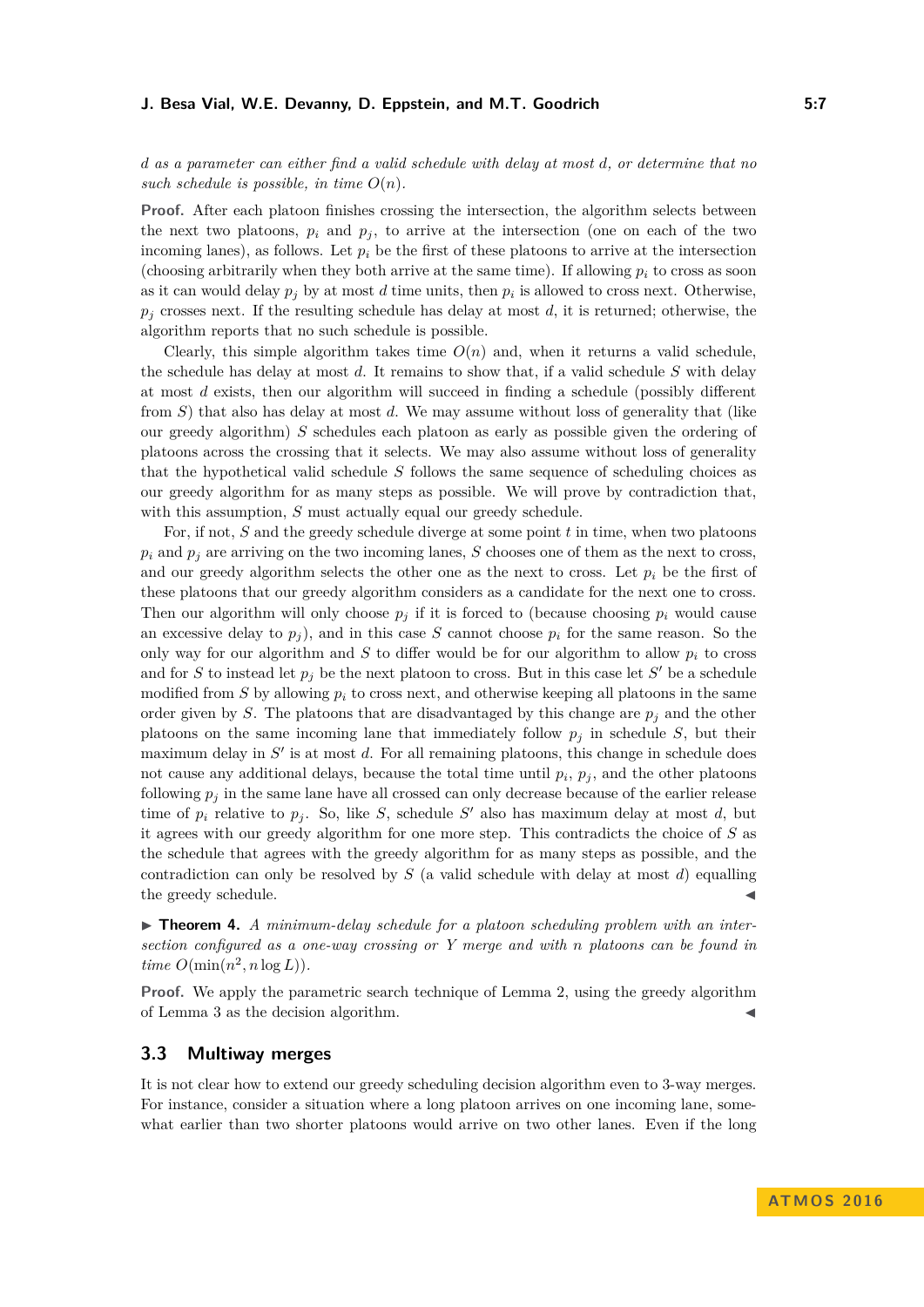<span id="page-7-0"></span>

#### **Figure 4** An example 5-way merge intersection.

platoon would not necessarily cause excessive delays to either short platoon by itself, allowing the long platoon to cross might lead to a situation where neither of the two short platoons can cross, because it would excessively delay the other one. Untangling these indirect effects seems beyond the scope of the local decisions made by the greedy algorithm.

Nevertheless, we can find an optimal schedule for a *k*-way merge in polynomial time using a somewhat more complicated dynamic programming algorithm. We model the intersection as having *k* incoming lanes and one outgoing lane. The outgoing lane can be paired with any incoming lane, but only one such pair of an incoming and outgoing lane can use the intersection at any given time. (See Figure [4.](#page-7-0))

We define a *state* of an intersection to be a situation in which some platoons have completely crossed the intersection and some others still remain to cross, without there being a platoon that is only partly across. For a scheduling task with *n* platoons and *k* incoming lanes, there are  $O(n^k)$  possible states that could occur. Any actual schedule for this task can be represented as a sequence of  $n+1$  states, starting from a state in which no platoons have crossed and ending at a state in which all platoons have crossed. For any such sequence of states, it is safe to allow each platoon to cross as early as possible, consistent with the ordering of the platoons determined by the sequence of states.

<span id="page-7-1"></span> $\triangleright$  **Lemma 5.** For a *k*-way merge platoon scheduling problem as described above (with *k constant*), and a given parameter *d*, it is possible to determine in time  $O(n^k)$  whether a *valid schedule with delay at most d exists.*

**Proof.** We use dynamic programming to find, for each state *s*, the earliest time  $t_d(s)$  that it is possible to reach state *s* via a partial schedule in which the maximum delay of any platoon that crosses the intersection within the partial schedule is *d* (or  $+\infty$  if no such schedule exists). As a base case, for the state in which no platoons have crossed,  $t_d(s)$  may be set to the earliest release time of any platoon.

For each state *s*, there are (at most) *k* states  $s_1, \ldots s_k$  that could be the predecessor of *s* in a valid sequence of states, obtained from *s* by omitting the last platoon to cross on each of the *k* incoming lanes (if *s* includes a platoon that has already crossed on that lane). A potential schedule for *s* may be obtained by choosing an incoming lane *i*, choosing a schedule for  $s_i$  obtaining the earliest possible completion time  $t_d(s_i)$ , and then allowing the final platoon on lane *i* to cross at the maximum of  $t_d(s_i)$  and its release time. If this potential schedule does not delay the platoon on lane *i* by more than *d*, it is valid. The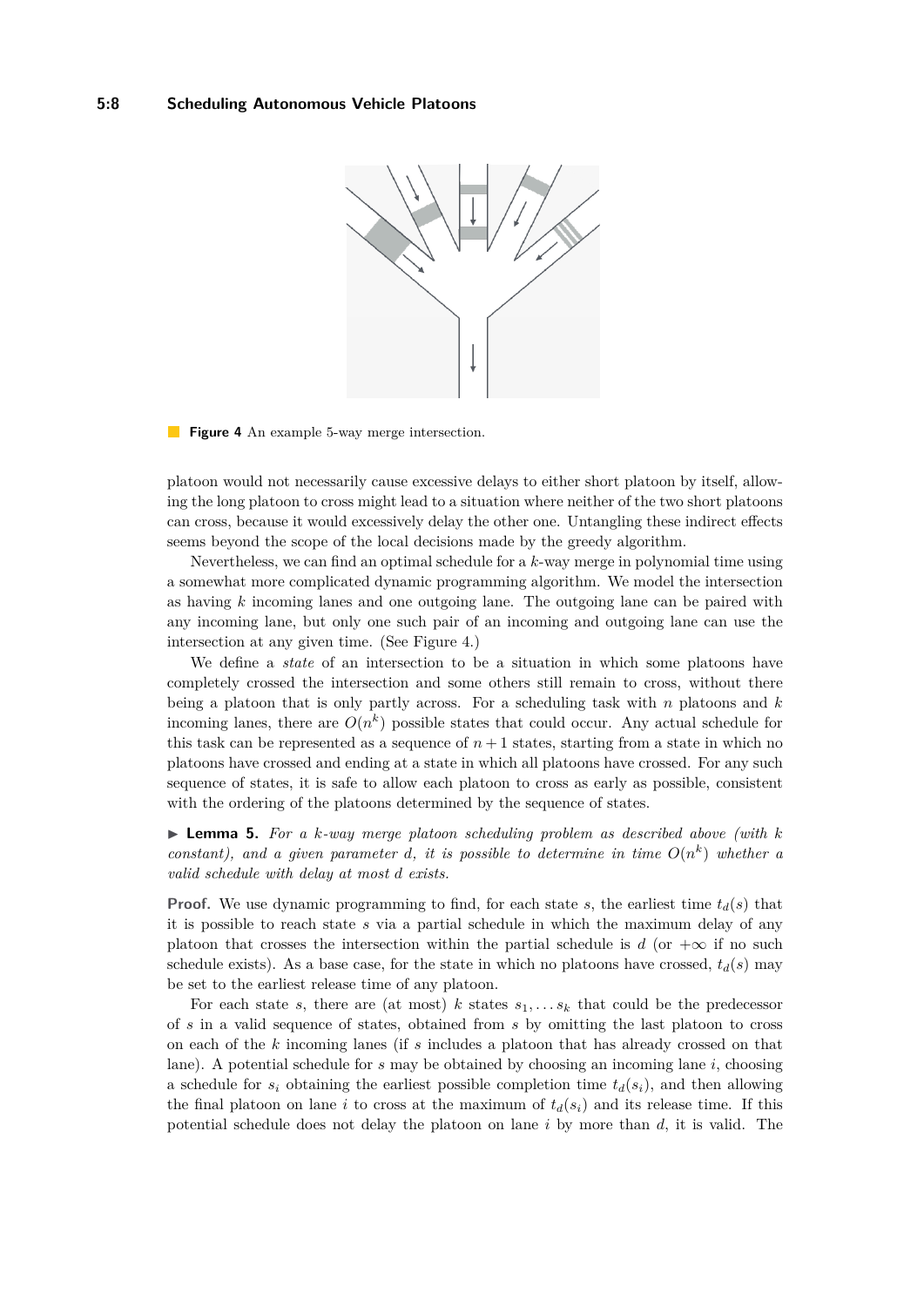<span id="page-8-0"></span>

**Figure 5** A two-way crossing.

earliest completion time  $t_d(s)$  may be computed by finding all valid schedules of this type and choosing one for which the final platoon finishes crossing as early as possible.

The overall algorithm loops through the states in a consistent ordering, chosen so that for each state  $s$  the predecessor states  $s_i$  will all already have been looped through. For each state *s* in this loop, it uses the computation described above to compute  $t_d(s)$ . The time is constant for each state, and there are  $O(n^k)$  states, so the total time is  $O(n^k)$ .

A valid schedule for the whole scheduling task exists if and only if the state *s* representing the situation in which all platoons have crossed has a finite value of  $t_d(s)$ .

**► Theorem 6.** A minimum-delay schedule for a platoon scheduling problem with an intersec*tion configured as a k-way merge and with n platoons can be found in time*  $O(\min(n^{2k}, n^k \log L)).$ 

**Proof.** We apply the parametric search technique of Lemma [2,](#page-4-0) using the dynamic program-ming algorithm of Lemma [5](#page-7-1) as the decision algorithm.

# **3.4 Two-way crossing**

Our most complicated single-intersection model has two roads with two-way traffic, crossing each other at a single intersection, with no left turns allowed. There are four incoming lanes of traffic paired with four outgoing lanes of traffic. Two pairs of lanes on the same road as each other do not interfere (platoons of traffic traveling on these pairs of lanes can simultaneously pass through the intersection without delays) but any traffic on one road interferes with all traffic on the other road. (See Figure [5.](#page-8-0))

As for the *k*-way merge, we define a state to be a situation in which some platoons have completely crossed the intersection and some others still remain to cross, without there being a platoon that is only partly across. There are  $O(n^4)$  states, one for each way of selecting an initial subset of the platoons on each of the four incoming lanes. Unlike the *k*-way merge, however, a valid schedule for all the platoons does not necessarily have *n*+ 1 states, differing from each other by a single platoon. Instead, the states can be guaranteed to occur within a valid schedule only at times when the schedule switches from allowing traffic to cross the intersection on one of the roads to allowing traffic to cross on the other road. Because the parts of the schedule between two states are more complicated, the dynamic programming algorithm for stringing together states into an optimal schedule is also more complicated.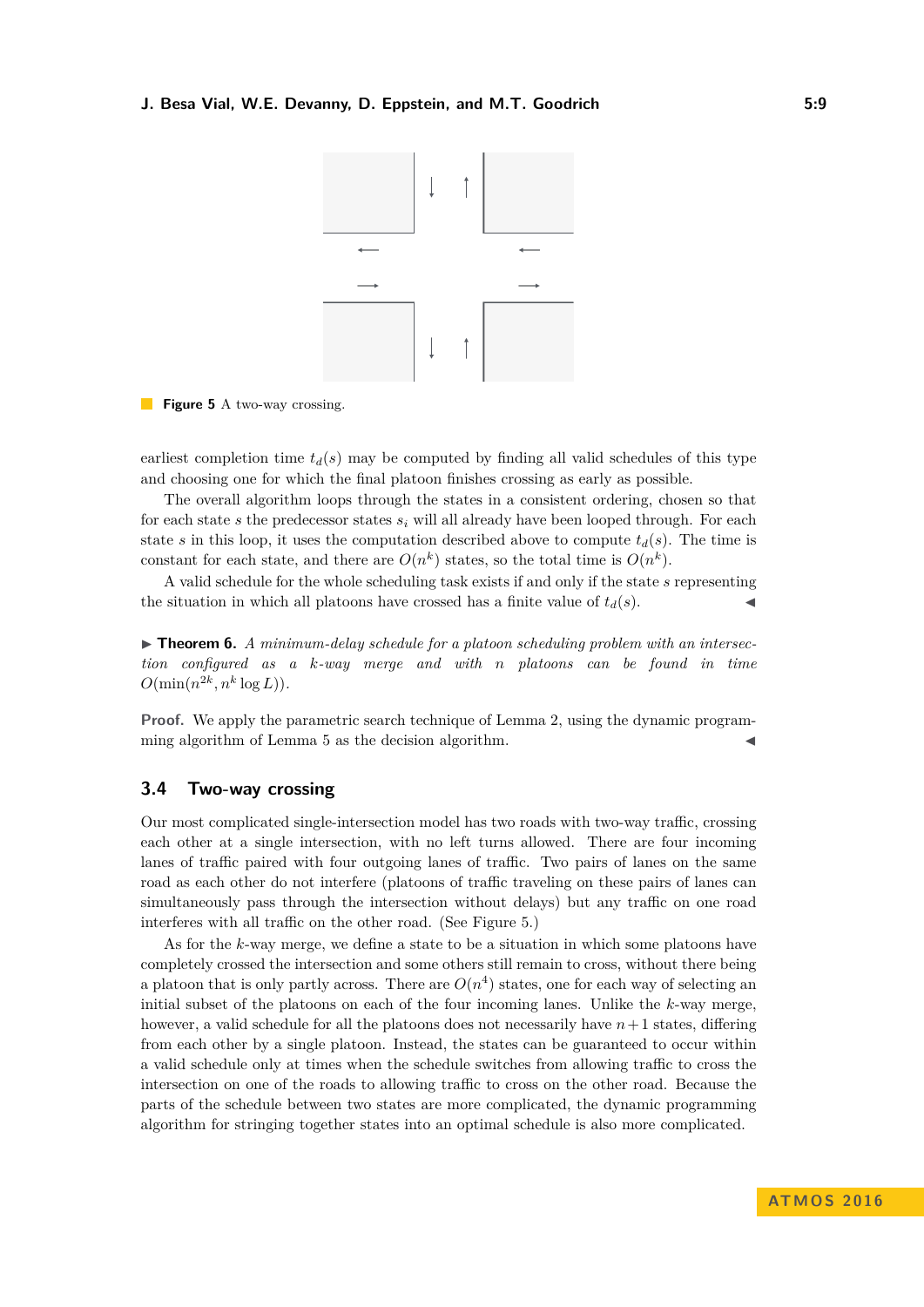#### **5:10 Scheduling Autonomous Vehicle Platoons**

To be specific, we compute (as before) the minimum time  $t_d(s)$  at which a valid schedule can reach state *s*, with maximum delay at most *d* on the platoons that cross the intersection as part of state *s*. To compute  $t_d(s)$ , we examine each state *s'* that differs from state *s* only by traffic on (all four lanes of) a single road. A valid schedule for *s* can be obtained from the optimal schedule for  $s'$  (the schedule that achieves completion time  $t_d(s')$  by greedily scheduling the remaining traffic by which *s* differs from *s'*, scheduling each platoon as soon as it is released or otherwise available to cross the intersection, as long as this greedy schedule also achieves maximum delay at most *d*. The optimal completion time  $t_d(s)$  is the minimum, over all of the  $O(n^2)$  potential predecessor states  $s'$ , of the completion time obtained by appending this greedy schedule (whenever it is valid) to the optimal schedule for  $s'$ .

▶ **Lemma 7.** *Given a state s and a potential predecessor state s'*, *form a schedule for s* by appending a greedy schedule for the remaining cars to a schedule for *s'* that obtains *completion time*  $t_d(s')$ *. Then it is possible to test whether the schedule for s obtained in this way has maximum delay at most d, and to compute the completion time of the resulting schedule, in time*  $O(1)$ *.* 

**Proof.** By assumption, the part of the schedule for the platoons in  $s'$  has maximum delay at most *d*. Among the remaining platoons, the most heavily delayed will be the first ones to go in the two lanes controlled by the greedy schedule. For each of these two platoons, we can calculate its delay as  $\max(0, t_d(s') - r_i)$  where  $r_i$  is the release time of the platoon.

The completion time of the schedule is the maximum, over the two lanes controlled by the greedy part of the schedule, of the end time of the last platoon plus the amount by which that platoon was delayed. If the delay of the first greedily-scheduled platoon on the lane is *d*, then the delay of the last platoon on the same lane is  $\max(0, d - \sum g_i)$  where the numbers  $g_i$  are the gaps between the end time of one platoon and the start time of the next platoon, for the platoons scheduled on that lane by the greedy algorithm. If we store the prefix sums of the gaps, we can calculate the sum of the gaps for any contiguous interval of platoons in constant time, by subtracting the prefix sum up to the first platoon from the prefix sum for the last platoon.

<span id="page-9-0"></span>I **Lemma 8.** *For a two-way crossing platoon scheduling problem as described above, and a given parameter d*, *it is possible to determine in time*  $O(n^6)$  *whether a valid schedule with delay at most d exists.*

**Proof.** There are  $O(n^4)$  states *s*,  $O(n^2)$  predecessor states *s'* per state, and  $O(1)$  time to perform the greedy scheduling algorithm that augments a schedule for  $s'$  to a schedule for  $s$ . Multiplying these terms together gives *O*(*n* 6  $\blacksquare$ ).

▶ **Theorem 9.** *A minimum-delay schedule for a platoon scheduling problem with an intersection configured as a two-way crossing and with n platoons can be found in time*  $O(\min(n^{12}, n^6 \log L)).$ 

**Proof.** We apply the parametric search technique of Lemma [2,](#page-4-0) using the dynamic program-ming algorithm of Lemma [8](#page-9-0) as the decision algorithm.

#### **4 Hardness**

In this section, we show that combining the two way intersection and multiway merge versions leads to an NP-complete version of the problem. Specifically, let us consider a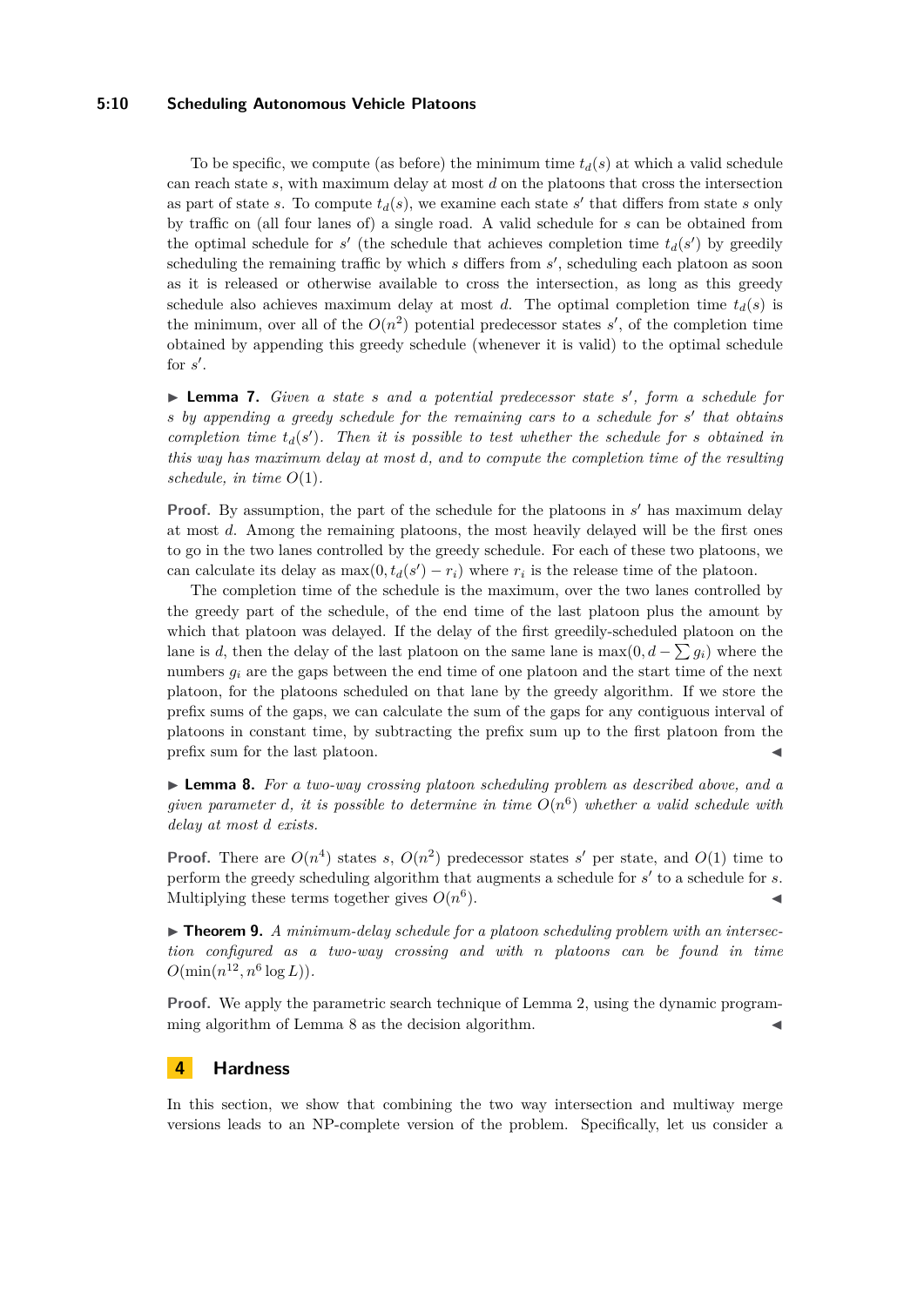<span id="page-10-0"></span>

**Figure 6** The intersection used in our hardness proof.

version of the problem where an arbitrary number of lanes are merging onto one outgoing lane, one lane of traffic is going in the opposite direction, and one lane of traffic crosses these two. The multilane merge and the lane of traffic in the opposite direction can both use the intersection simultaneously, but neither of them can use the intersection when a platoon on the third lane travels through the intersection. (See Figure [6.](#page-10-0))

To precisely specify the MULTI-CROSS problem, we name the roads as follows:

- The multiway merge has *k* incoming lanes  $m_1, m_2, \ldots, m_k$  for some input parameter *k*  $\sim$
- the street parallel to the multiway merge is *a*  $\blacksquare$
- the street crossing these two is *b*.  $\overline{\phantom{a}}$

No two platoons one on  $m_i$  and one on  $m_j$  can enter the merge at the same time. If a platoon on *b* is in the intersection, no other platoons can be passing through as well. The platoons on *a* do not interfere with any platoon on an *m<sup>i</sup>* lane.

An instance of the MULTI-CROSS problem is defined by a value for *k*, a set of platoons  $P = [(r_1, s_1, t_1), \ldots (r_n, s_n, t_n)]$  assigned to the roads and their arrival and exit times at the intersection (platoon  $p_i$  is on road  $r_i$  and arrives at the intersection at time  $s_i$  and would exit the intersection at time  $t_i$  if there is no delay), and a maximum delay parameter  $d_{\text{max}}$ . The decision problem is to decide whether or not there is a schedule of the platoons through the intersection such that no platoon experiences a delay more than *d*max. Any schedule can be simulated to check for validity and compute the maximum delay; hence, MULTI-CROSS is in NP.

To show the MULTI-CROSS problem is NP-hard, we reduce the PARTITION problem to it. The PARTITION problem is to given a multiset of positive integers  $X = \{x_1, \ldots, x_\ell\}$ , decide whether or not they can be partitioned into two sets *U* and *V* such that  $\sum_{x \in U} x =$  $\sum_{x \in V} x$ . PARTITION is known to be NP-complete [\[13\]](#page-12-16).

Given an instance of the PARTITION problem *X*, we build an instance of the MULTI-CROSS problem as follows. Let  $q = \frac{\sum_{x \in X} x}{2}$  $\frac{2}{2}e^{2x}$  and set  $d_{\text{max}} = 2q + 1$  and  $k = \ell + 1$ . We place one long platoon on *a* and one short platoon on *b*:  $p_1 = (a, 0, 4(q + 1))$  and  $p_2 = (b, 2q, 2q + 1)$ . Then one other long platoon is placed on one of the multiway merge lanes:  $p_3 = (m_{\ell+1}, q, q + 4(q + 1))$ . Finally for each integer  $x_i \in X$ , place one platoon on  $l$ ane  $m_i$ :  $p_{3+i} = (m_i, q, q + x_i)$ .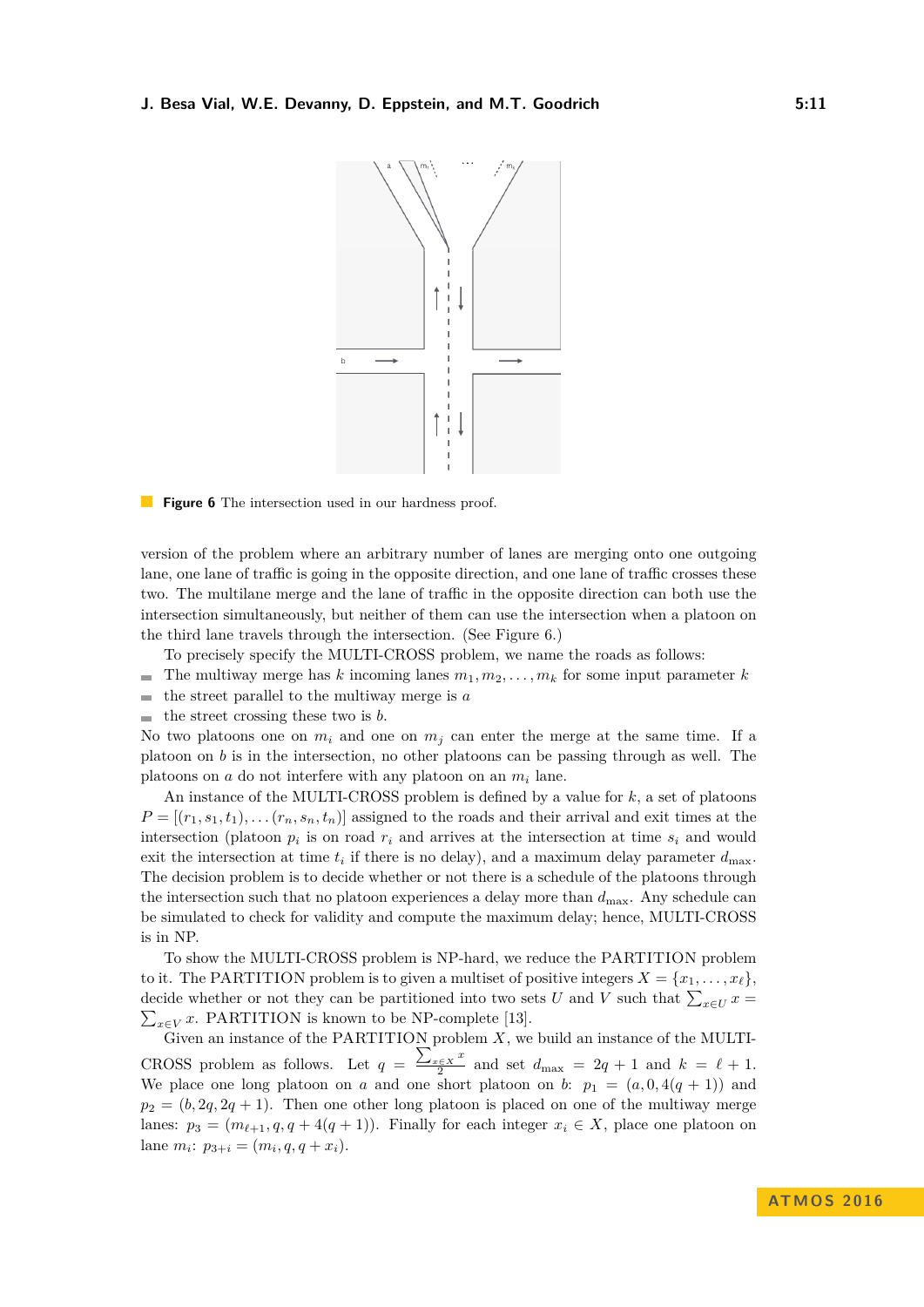#### **5:12 Scheduling Autonomous Vehicle Platoons**

<span id="page-11-2"></span>I **Lemma 10.** *If there is a valid partitioning of X, then there is a viable schedule with maximum delay*  $2q + 1$ *.* 

**Proof.** Let *U* and *V* be such a partitioning of *X*. Assign the platoons who correspond to integers in *U* go through the merge first. Once the short platoon  $p_2$  arrives on road *b* have it cross immediately. At this point platoon  $p_1$  will have been waiting for exactly  $q+1$  units of time and must cross immediately after  $p_2$ . Simultaneously set the platoons associated with the integers in  $V$  to merge. Finally once every other platoon has merged, send platoon  $p_3$ through the merge.

Platoon  $p_1$  has a delay of exactly  $2q+1$  in this schedule,  $p_2$  has a delay of 0, and platoon  $p_3$  also has a delay of exactly  $2q + 1$ . The platoons  $p_4, \ldots, p_{3+\ell}$  all had delays less than  $2q + 1$ . Therefore the maximum delay of this schedule is  $2q + 1$ .

<span id="page-11-3"></span>**I Lemma 11.** If there is a schedule with maximum delay at most  $2q + 1$ , then there is a *valid partitioning of X.*

**Proof.** If any platoon blocks an intersection for more than  $2q+1$  units of time while another platoon is waiting, then the maximum delay must be more than  $2q + 1$ . Therefore  $p_1$  cannot go until  $p_2$  passes and  $p_3$  cannot go until  $p_4, \ldots, p_{3+\ell}$  all go through the merge. Because  $p_1$ has been waiting for  $2q$  time units when  $p_2$  arrives at the intersection,  $p_2$  must immediately enter the intersection otherwise  $p_1$  will delay more than  $2q + 1$  time units. The platoons  $p_4, \ldots, p_{3+\ell}$  must all clear the intersection before time  $3q + 1$  for  $p_3$  to enter the intersection with a delay of at most  $2q+1$ . They arrive at time q, have q time before  $p_2$  must go through, and have  $q$  time after before  $p_3$  must go through. Therefore if it is possible to route these platoons through their merge, then the two sets of platoons who go through the merge before or after  $p_2$  each must sum to exactly  $q$ . So the two sets of integers these two sets of platoons correspond to are a valid partitioning of *X*. J

▶ **Theorem 12.** *The MULTI-CROSS problem is NP-complete.* 

**Proof.** By Lemmas [10](#page-11-2) and [11,](#page-11-3) and our observation that MULTI-CROSS is in NP.

# **5 Conclusion and Future Work**

We have studied several scheduling problems for routing autonomous vehicle platoons through an unregulated intersection, providing polynomial-time algorithms for the cases of a *k*-way merge (for constant *k*) and for a crossing involving two-way traffic. We have also provided an NP-completeness result for instances of the problem that involve a *k*-way merge (for non-constant *k*) and two-way traffic. We leave as open problem to determine whether the *k*-way merge version of problem for non-constant *k* is NP-complete or whether there is a polynomial-time algorithm for solving this problem. In addition, we studied offline versions of all these problems, and it may be interesting to study online versions, where the platoons and their desired paths are not all known in advance.

#### **References**

<span id="page-11-0"></span>**<sup>1</sup>** H. Ahn, A. Colombo, and D. Del Vecchio. Supervisory control for intersection collision avoidance in the presence of uncontrolled vehicles. In *2014 American Control Conf.*, pages 867–873, 2014.

<span id="page-11-1"></span>**<sup>2</sup>** F. Altché, X. Qian, and A. de La Fortelle. Time-optimal coordination of mobile robots along specified paths. *arXiv preprint arXiv:1603.04610*, 2016.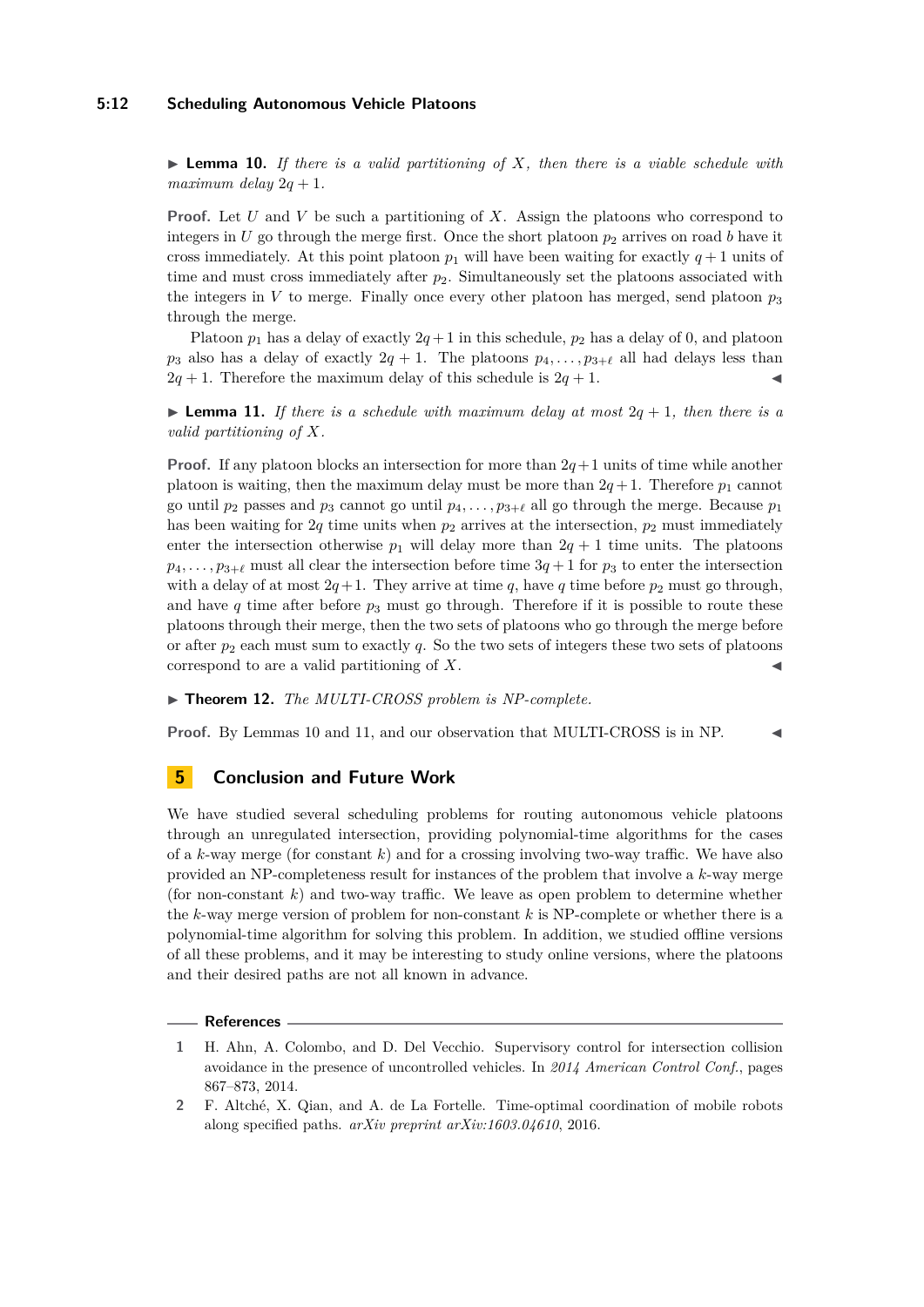- <span id="page-12-13"></span>**3** G. Antonelli and S. Chiaverini. Kinematic control of platoons of autonomous vehicles. *IEEE Trans. on Robotics*, 22(6):1285–1292, 2006.
- <span id="page-12-0"></span>**4** T. Au and P. Stone. Motion planning algorithms for autonomous intersection management. In *AAAI Workshop on Bridging the Gap Between Task and Motion Planning*, 2010.
- <span id="page-12-2"></span>**5** J. Baber, J. Kolodko, T. Noel, M. Parent, and L. Vlacic. Cooperative autonomous driving: intelligent vehicles sharing city roads. *IEEE Robotics Automation Magazine*, 12(1):44–49, 2005.
- <span id="page-12-1"></span>**6** F. Berger and R. Klein. A traveller's problem. In *26th ACM Symp. on Computational Geometry (SoCG)*, pages 176–182, 2010.
- <span id="page-12-3"></span>**7** D. Carlino, S. D. Boyles, and P. Stone. Auction-based autonomous intersection management. In *16th Int. IEEE Conf. on Intelligent Transportation Systems (ITSC)*, pages 529–534, 2013.
- <span id="page-12-4"></span>**8** P. Dasler and D. Mount. On the complexity of an unregulated traffic crossing. In Frank Dehne, Jörg-Rüdiger Sack, and Ulrike Stege, editors, *14th Int. Symp. on Alg. and Data Struct. (WADS)*, pages 224–235, 2015. see also <http://arxiv.org/abs/1505.00874>.
- <span id="page-12-5"></span>**9** K. Dresner and P. Stone. Multiagent traffic management: A reservation-based intersection control mechanism. In *3rd Int. Conf. on Autonomous Agents and Multiagent Systems (AAMAS)*, pages 530–537, 2004.
- <span id="page-12-6"></span>**10** K. Dresner and P. Stone. Multiagent traffic management: An improved intersection control mechanism. In *4th Int. Conf. on Autonomous Agents and Multiagent Systems (AAMAS)*, pages 471–477, 2005.
- <span id="page-12-7"></span>**11** K. Dresner and P. Stone. A multiagent approach to autonomous intersection management. *Journal of Artificial Intelligence Research*, pages 591–656, 2008.
- <span id="page-12-8"></span>**12** E. Frazzoli and F. Bullo. Decentralized algorithms for vehicle routing in a stochastic timevarying environment. In *43rd IEEE Conf. on Decision and Control (CDC)*, volume 4, pages 3357–3363 Vol.4, 2004.
- <span id="page-12-16"></span>**13** M. R. Garey and D. S. Johnson. *Computers and Intractability; A Guide to the Theory of NP-Completeness*. W. H. Freeman & Co., New York, NY, USA, 1990.
- <span id="page-12-9"></span>**14** S. Ilgin Guler, M. Menendez, and L. Meier. Using connected vehicle technology to improve the efficiency of intersections. *Transportation Research Part C: Emerging Technologies*, 46:121–131, 2014.
- <span id="page-12-14"></span>**15** W. Hatzack and B. Nebel. The operational traffic control problem: Computational complexity and solutions. In *Sixth European Conference on Planning*, pages 113–119, 2014.
- <span id="page-12-15"></span>**16** R. A. Hearn and E. D. Demaine. PSPACE-completeness of sliding-block puzzles and other problems through the nondeterministic constraint logic model of computation. *Theoretical Computer Science*, 343(1):72–96, 2005.
- <span id="page-12-11"></span>**17** J. Lee and B. Park. Development and evaluation of a cooperative vehicle intersection control algorithm under the connected vehicles environment. *IEEE Transactions on Intelligent Transportation Systems*, 13(1):81–90, 2012.
- <span id="page-12-10"></span>**18** J. Levinson, J. Askeland, J. Becker, J. Dolson, D. Held, S. Kammel, J. Z. Kolter, D. Langer, O. Pink, V. Pratt, M. Sokolsky, G. Stanek, D. Stavens, A. Teichman, M. Werling, and S. Thrun. Towards fully autonomous driving: Systems and algorithms. In *IEEE Intelligent Vehicles Symp. (IV)*, pages 163–168, 2011.
- <span id="page-12-12"></span>**19** G. Lu, L. Li, Y. Wang, R. Zhang, Z. Bao, and H. Chen. A rule based control algorithm of connected vehicles in uncontrolled intersection. In *17th Int. IEEE Conf. on Intelligent Transportation Systems (ITSC)*, pages 115–120, 2014.
- <span id="page-12-17"></span>**20** N. Megiddo. Applying parallel computation algorithms in the design of serial algorithms. *J. ACM*, 30(4):852–865, 1983.